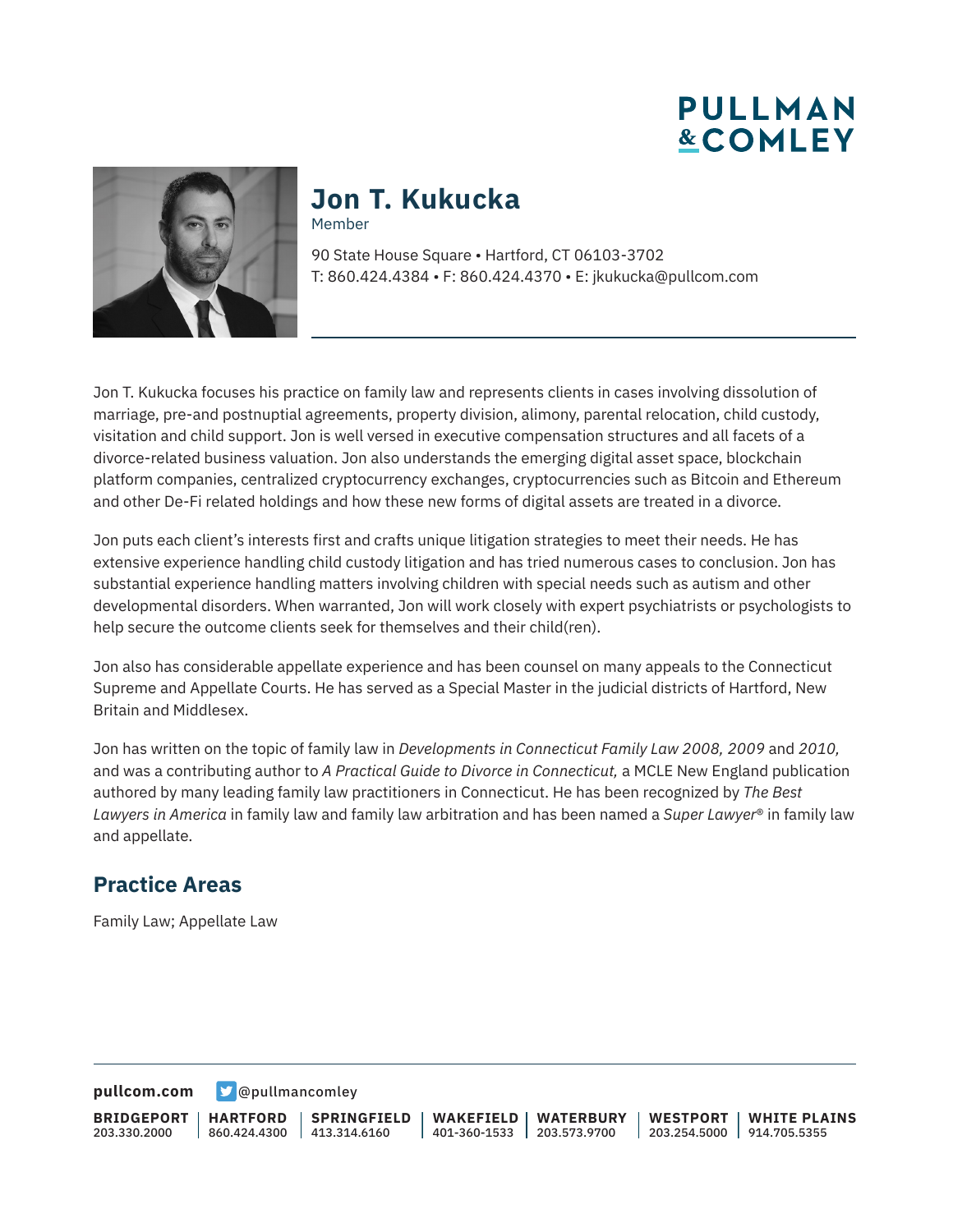# **PULLMAN &COMLEY**

### Jon T. Kukucka

#### **Experience**

Successfully aided in the briefing and prosecution of numerous matrimonial law cases of first impression in the Connecticut Supreme Court, including those establishing:

- The operative definition of property for the equitable distribution of assets. *Mickey v. Mickey*, 292 Conn. 597 (2009)
- The recognition of postnuptial agreements in the state. *Bedrick v. Bedrick*, 300 Conn. 691 (2011)
- The parameters for child support in high income cases. *Dowling v. Szymczak*, 309 Conn. 390 (2013)

### **Bar and Court Admissions**

Connecticut U.S. States Court of Appeals for the Second Circuit

### **Clerkships**

Connecticut Superior Court Law Clerk - Honorable Francis M. McDonald Law Clerk - Honorable Robert I. Berdon, Connecticut Appellate Court

### **Education**

University of Connecticut, B.A. m*agna cum laude* Roger Williams University, School of Law, J.D., m*agna cum laude*

### **Alerts and Newsletters**

When Can I File an Appeal? 06.28.2022

### **Professional Affiliations**

Connecticut Bar Association Hartford Bar Association